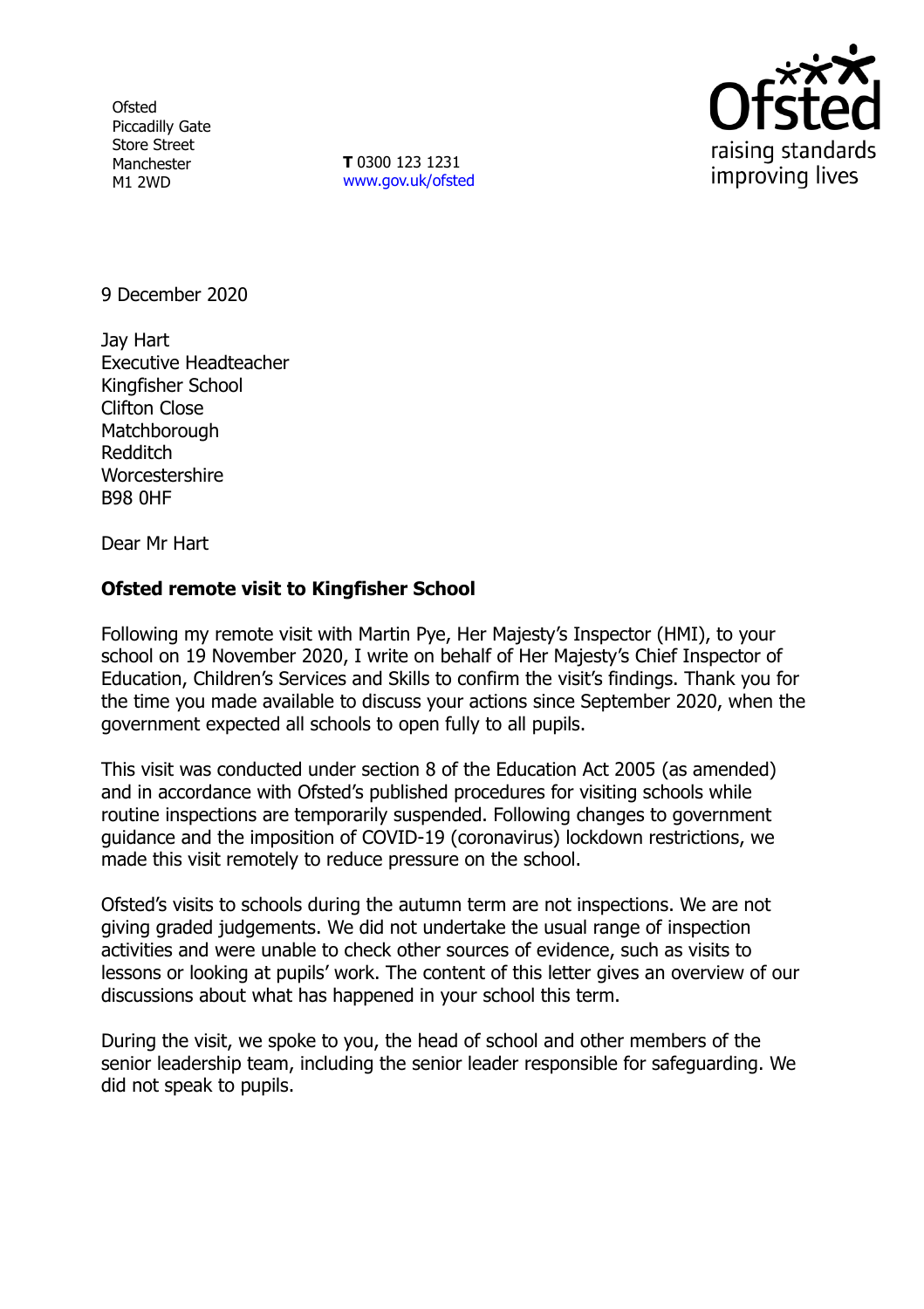

## **Context**

Her Majesty's Chief Inspector of Education, Children's Services and Skills is leading Ofsted's work into how England's education system is managing the return to full education for pupils, following an extended break in formal schooling due to the COVID-19 pandemic.

In undertaking this focused work, HMI are visiting a broad range of schools. HMI will visit a sample of:

- approximately 1,200 schools across all Ofsted grades (outstanding, good, requires improvement and inadequate)
- maintained schools, academies and free schools, special schools and centres of alternative provision, including those in cities, and coastal, town or rural communities.

The information from this visit will feed into Ofsted's national reporting so that the insights can be shared with the government and the education sector. We did not find any significant concerns during the visit. In such a case, an inspection report would be published on our website and available to parents and carers.

We did not consider your response to COVID-19 during the spring and summer terms 2020, when the school was not open to all pupils.

## **From this visit, inspectors noted that:**

- About 2% of pupils are currently having to work from home. These are the only pupils who have had to do so since the start of this term.
- $\blacksquare$  Pupils in each class are already following their usual range of subjects, although older pupils are not able to attend their regular college placements. As a result, the careers programme is being taught fully by the school. Some pupils cannot access a course that uses a local college's specialist facilities. It is uncertain when these facilities will be available.
- The curriculum offered in school is being taught as normal, although extracurricular activities have been curtailed. For example, the school is not currently offering its Duke of Edinburgh's Award scheme. Pupils are not currently going swimming as part of physical education.
- You have carried out your assessments this term as you would do normally. You stated that pupils did not have additional gaps in their learning in English. Leaders said that reading at home increased during lockdown. According to leaders, there was no regression in pupils' learning in mathematics.
- The school's subject specialists planned informal assessments in order to identify learning gaps in the wider curriculum in primary and secondary